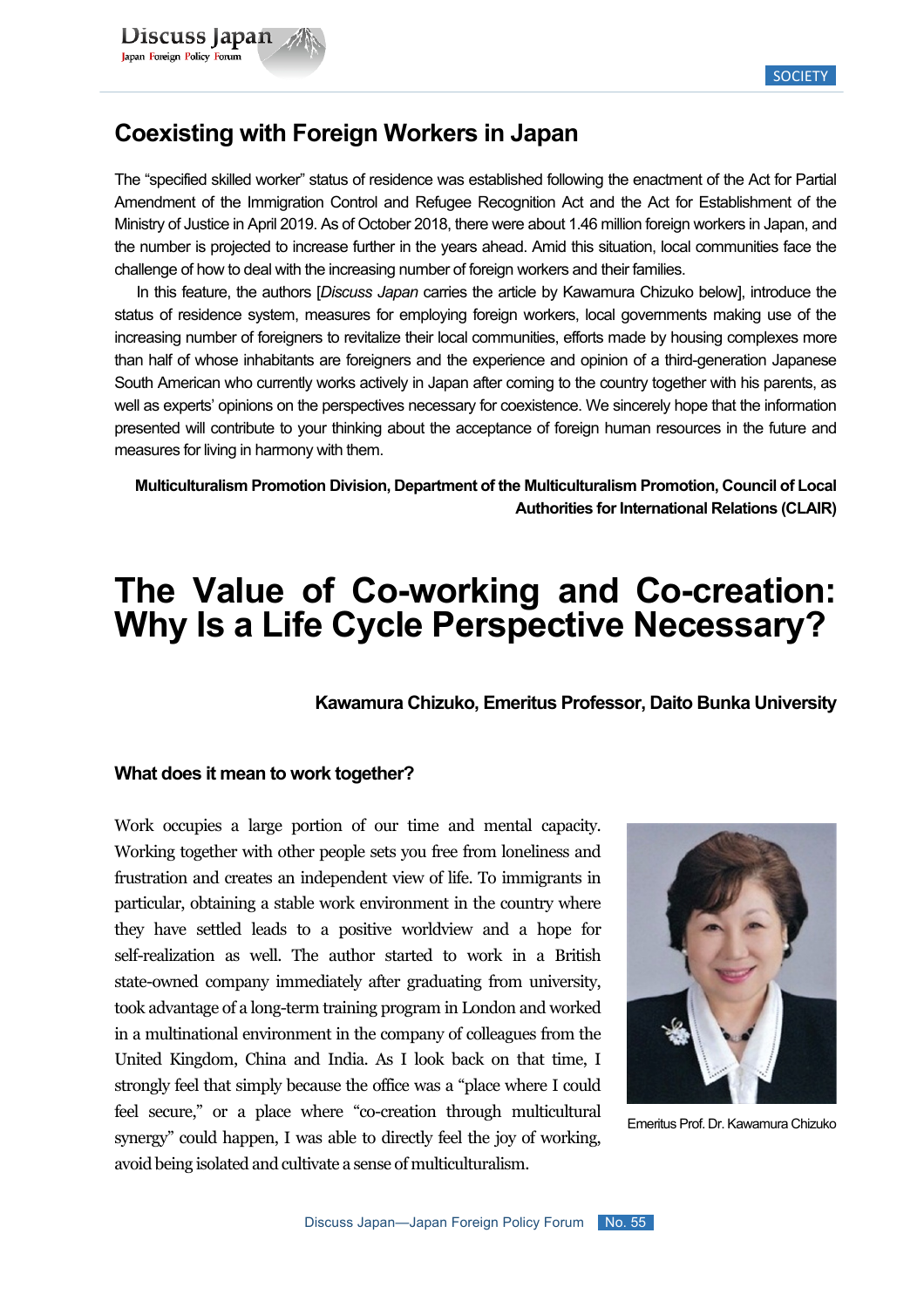#### **Let's think about the value of co-working and co-creation**

More than 2.73 million foreigners from 195 countries reside in Japan. This section will consider what value co-working and co-creation have in a multilingual and multicultural society.

In April 2019, the Japanese government enacted the Act for Partial Amendment of the Immigration Control and Refugee Recognition Act and the Act for Establishment of the Ministry of Justice with the aim of expanding the acceptance of foreign human resources in domains where there are shortages of labor. The Ministry of Justice's Immigration Bureau was elevated to the Immigration Services Agency, which took over jurisdiction of the immigration issue.

In addition, the Comprehensive Measures for Acceptance and Coexistence of Foreign Nationals were decided upon, and 126 policy measures with a total budget of 21.1 billion yen were presented. Local communities and medical institutions, as well as the Immigration Services Agency, local governments, companies and academic institutions need a warm-hearted attitude rooted in human rights and institutional infrastructure toward foreign men and women coming to Japan to return to their home countries, speak about their relationships of trust during their stay in Japan and open up the path to work actively.

#### **Why is a life cycle perspective necessary?**

To coexist with the foreigners who come to Japan, it is necessary to care for each other and adopt a perspective of close involvement in each other's lives. The current substantive immigration policy is about working together as both an immigration control policy and a social integration policy.

A perspective encompassing each stage in the life cycle of immigrants close to them, in addition to analysis by nationality to accurately grasp changes in the increasingly multinational and diverse society, leads to a global, long-term perspective. This is because it is extremely important to put importance on equal access and closing gaps in an era in which the Japanese are becoming increasingly diverse and people in general are becoming highly mobile.

To date, it has been pointed out that there are Japanese children with poor Japanese ability and that some people do not have access to the guarantee of the opportunity for basic education, respect for and education in people's native languages and cultures, information-sharing, the right to receive medical services and the opportunities for residence and employment. In response to this situation, civil groups have worked hard. Going forward, it is anticipated that reciprocally balanced policies will break down institutional barriers and prevent social division.

It is necessary to visualize the secondary effects obtained from the process of co-creation with immigrants throughout their lives — from infancy to youth, adolescence, adulthood and on to old age — as it lays the groundwork for coexistence in the future. Living with family is also crucial for immigrants to feel secure. This wholistic, intergenerational perspective also influences the expectations, knowledge, anxieties and perspectives of the countries from which immigrants come.

The author has conducted surveys of regions where immigrants live in groups since 1989 when the Immigration Control and Refugee Recognition Act (the revised Immigration Act) was revised, and, as a result, discovered the reality that the co-creation of "a place where immigrants can feel secure" in the community made for multi-layered intimate and public spheres and had a huge impact on a multicultural society.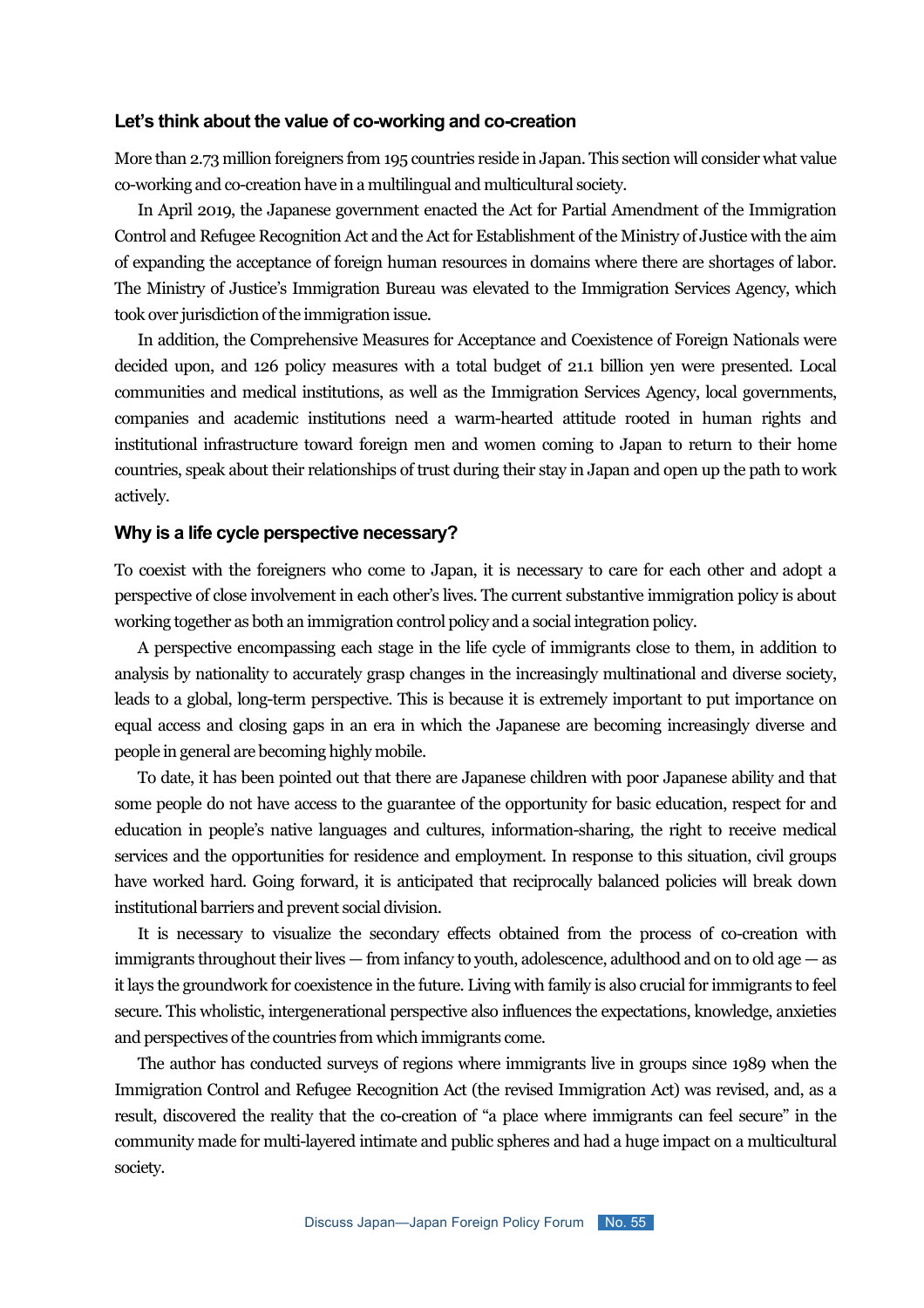The public sphere in the illustration below shows various public spaces, such as maternity hospitals, nursery schools, kindergartens, elementary schools, libraries, museums, junior high schools, vocational schools, Japanese-language schools, night middle schools, hospitals, companies, workplaces, universities, civil groups, religious facilities, nursing care facilities, nursing homes, funeral homes and multi-faith cemeteries. Public facilities become "places where immigrants can feel secure" and also become a place for mutual caring that prevents social division through multicultural and multilingual experiences and co-creation. In another words, these are the "secure place/s for co-creation." The results of this cooperation and the trust it builds expand to the overseas regions to which immigrants return, like a chain reaction.

#### **The universality and limitedness of human beings: life and death**

It is important for both the national and local governments to pay attention to the life and death of human beings and consider multicultural coexistence measures from the long-term perspective of continuity from one generation to the next. As more and more immigrants settle in Japanese communities, it will not only add to the elderly population but also will involve the possibility of people becoming sick or unemployed through the diverse hazards of life. It is important for all people, including the elderly and those with disabilities, to have knowledge of the safety nets for living productive and healthy lives. How well do we understand the application of the Public Assistance Act, the Industrial Accident Compensation Insurance Act and other laws concerning public services to foreigners and the issues involved? You should keep in mind that foreign care workers who supplement the domestic labor shortage in nursing care will also reach old age in due course. It is critical that an appropriate environment is in place, including a pension system, nursing care insurance system, health insurance system and medical insurance system, for the future. Previously, only people from countries with an applicable Economic Partnership Agreement (EPA) or the "nursing care" status of residence were able to take on roles in the nursing care field. But currently, this has been expanded to include more people engage in activities outside qualifications, such as those with technical intern training or specified skilled worker statuses of residence, or those studying in Japan. It is necessary to interview workers to examine if these efforts are producing results.

## **When immigrants "feel secure" and attempt to realize a "co-creation through multicultural synergy" in the workplace**

The employment of foreigners often involves cases in which they are employed by Japanese companies via brokers from the immigrants' home countries or travel agencies. In these cases, there were a mountain of problems, such as brokers collecting unreasonable commissions and employers taking passports from foreign workers.

In the employment of Japanese-South Americans, there were cases of indirect employment, such as through staffing agencies and contractors. Unstable employment becomes a social problem with an increasing number of cases in which foreigners become unemployed because they were laid off or fired. It is natural that corporate managers actively acquire knowledge about the status of residence system and the legal procedures that they should be familiar with when employing foreigners and the obligations that go along with it. Managers are required to manage based on a perspective of co-creation to ensure that foreign workers are well informed of the Japanese employment systems that support their lives and communications, to help them adapt and work without anxiety.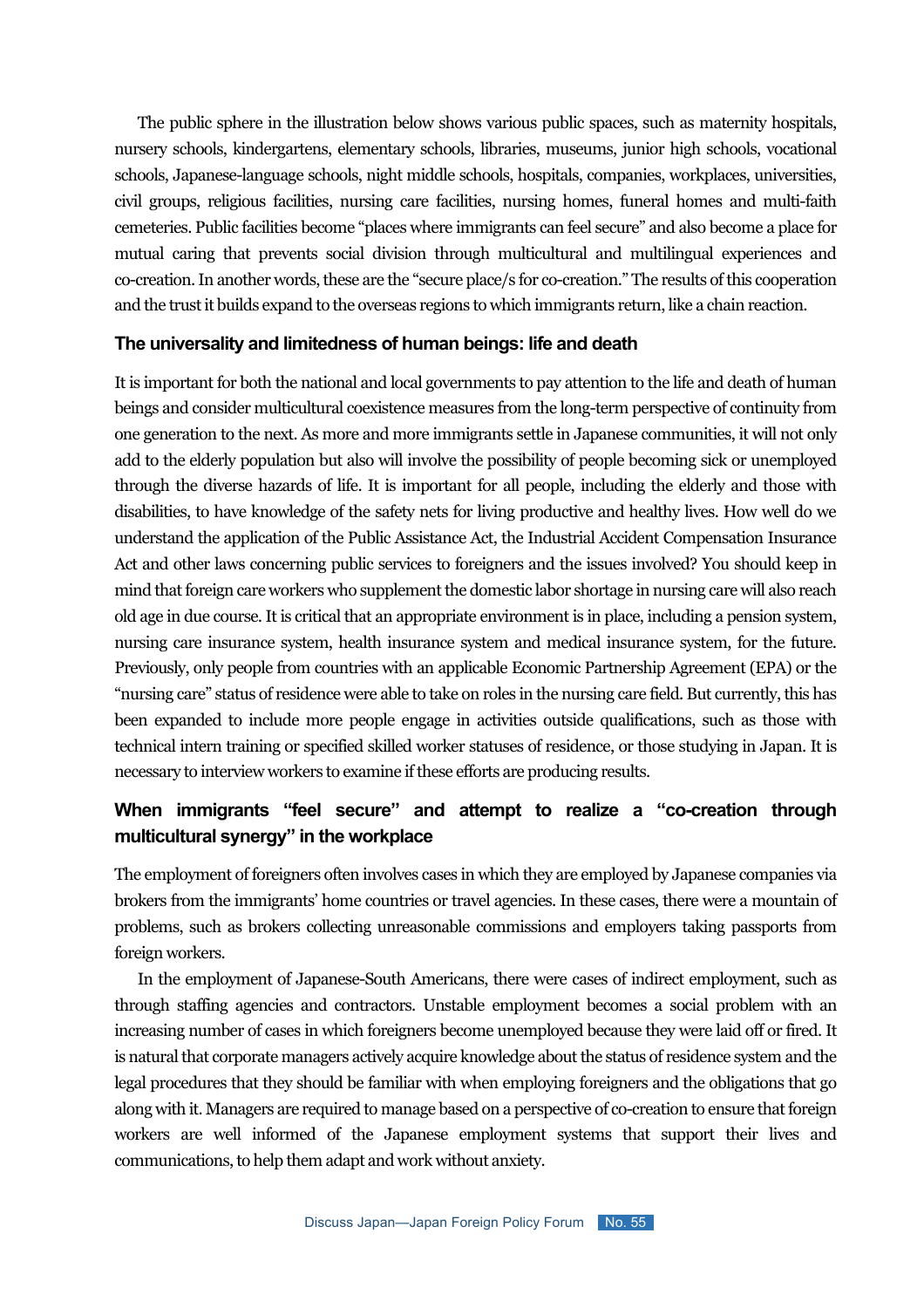

**Illustration 1:** A life cycle perspective, encompassing the expansion of the intimate sphere and connections with the public sphere ("The expansion of the intimate sphere seen in 'places where immigrants feel secure' and its connections with the public sphere" [Kawamura 2015])

"Places where immigrants feel secure" refers to places where people can freely communicate, speak their true feelings, overcome difficulties and laugh together. Sharing information is the foundation of a multicultural society in which information networks are promoted and the rapid movement of global information surfaces. Information that improves the quality of life is distributed by local governments, NGOs, NPOs, medical facilities, companies and religious facilities as well as the press. It has been seen that local governments with few deaths in disaster-affected areas and local governments with many deaths differed in their distribution of accurate information.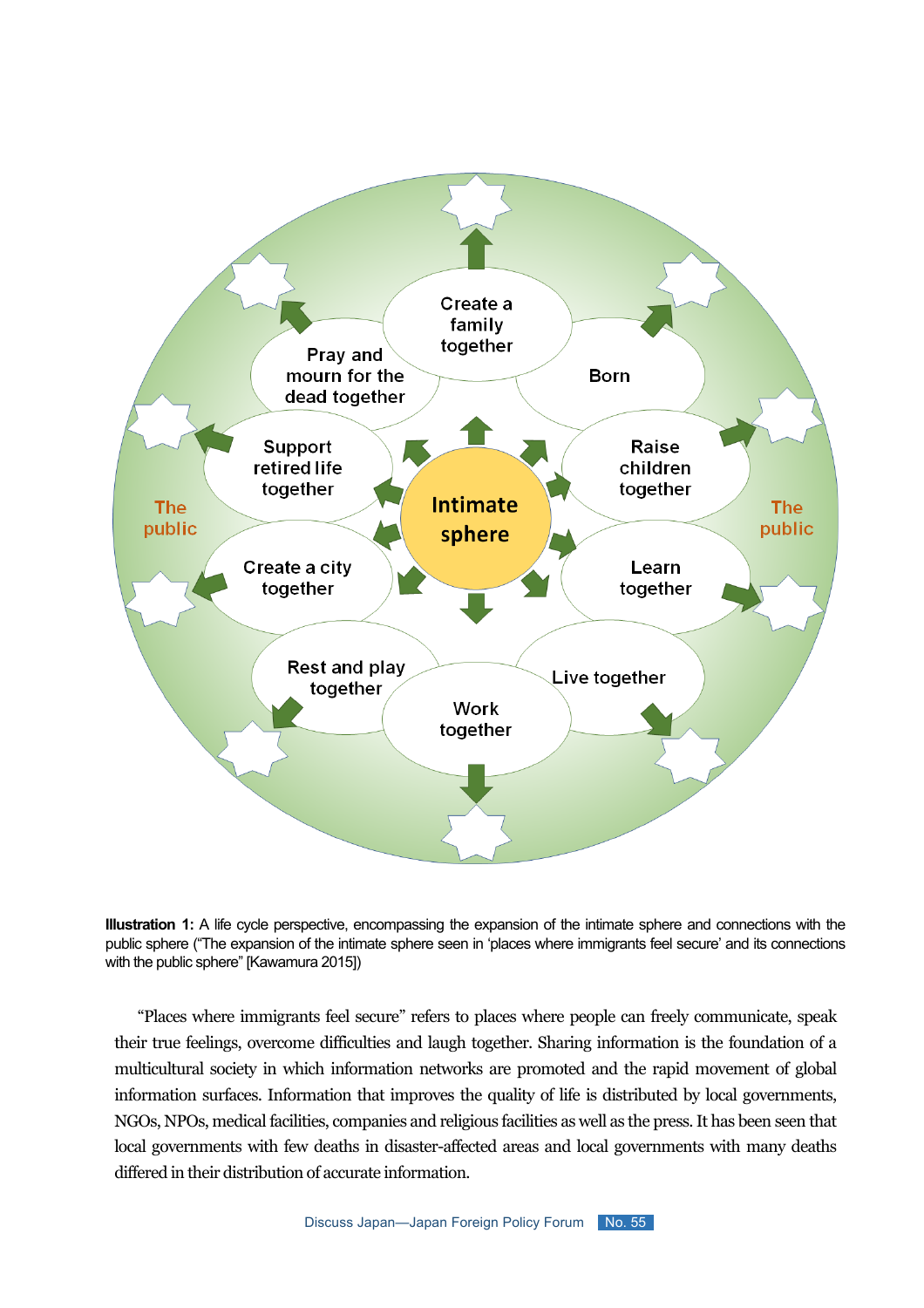What change did the Technical Intern Training Program bring to the employment of technical intern trainees after their return to their home countries? The Ministry of Health, Labour and Welfare has conducted follow-up surveys of the technical intern trainees after their return home every year. The results from fiscal 2018 show that 96.9% of the 5,359 valid responses said that the things the trainees had learned in Japan turned out to be useful. In addition, at a presentation for the technical intern trainees' Japanese language contest, many trainees expressed their joy at experiencing stable employment conditions and their gratitude to Japan, their second home. A quarter of a century has passed since the Technical Intern Training Program was established. This program has repeatedly been revised and improved, with an emphasis on follow-up support for trainees after their return to their home countries. For specified skilled workers to contribute to alleviating shortages of labor, it is important to review the guidelines for managing the employment of foreign workers, to facilitate "workplaces where immigrants can feel secure," be caring, actively interact, share information, and to share the time and space for learning, co-working and co-creation through multicultural synergy.



**Illustration 2:** Synergetic effects created by "places where immigrants feel secure" (*Social Education in a Multicultural Society* Chapter 1: "Places where immigrants can feel secure" support co-working and co-creation: Start a spontaneous social integration policy [Kawamura 2019])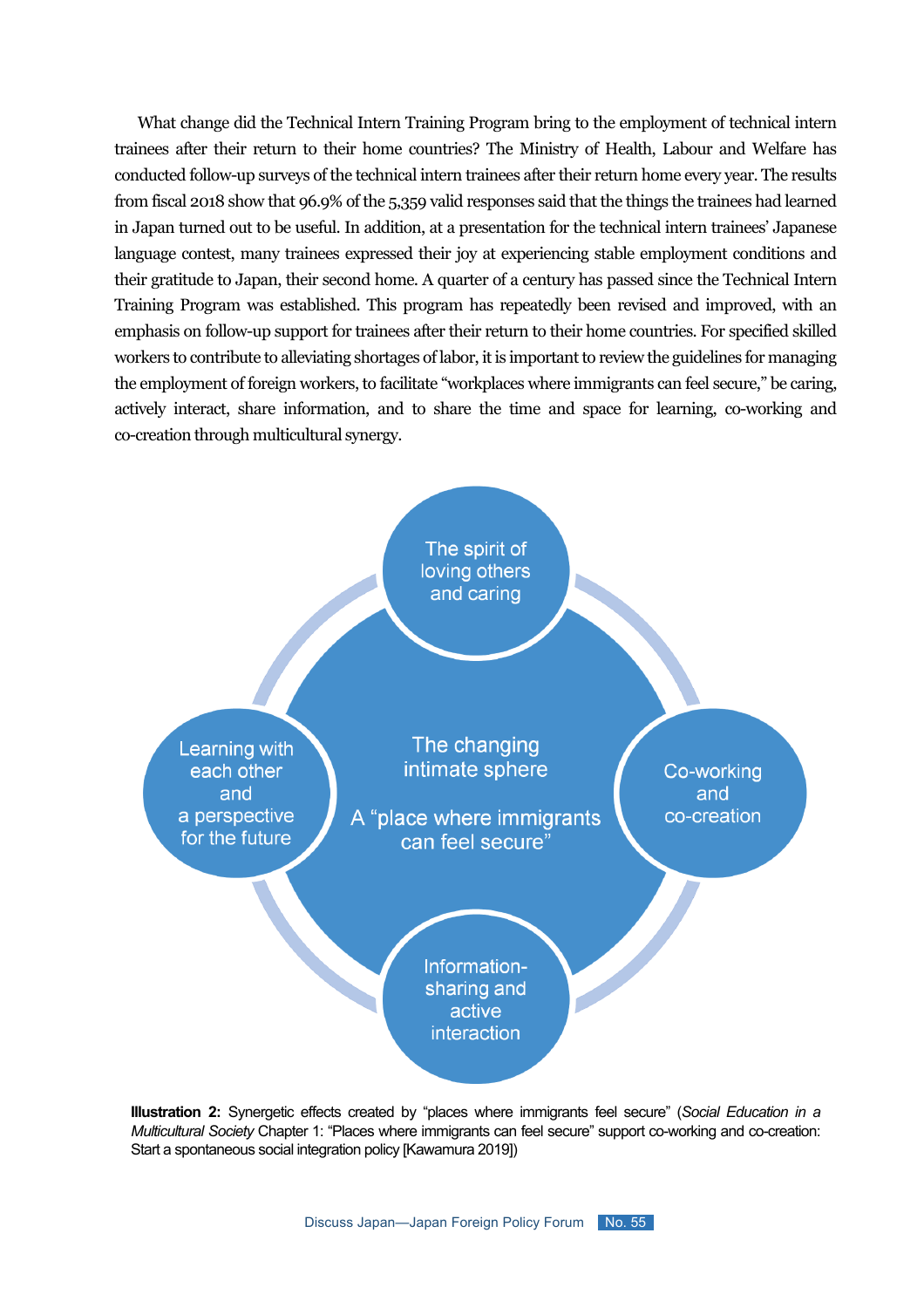### **Learning an immigration control policy and co-created value Corporate training and curriculum reform**

As a future challenge, corporate training and curriculum reforms in educational institutions are necessary. For foreigners to work together, they need to acquire a status of residence that enables them to work, understand the legal position of foreign residents in Japan, including restrictions on their vocational choice according to their status of residence, and have correct knowledge about status of residence. The active learning of directly experiencing the precious experience of working together is also necessary. Projects to support foreigners in their job searches and Japanese-language classes have been held in many parts of the country. For the employment of foreigners, it is necessary to implement training programs that encourage considerations for helping them work without anxiety, paying attention to the fact that they are not used to the Japanese language or Japanese employment systems. In addition, it is also necessary to establish a system which nurtures experienced local government officials with much expertise on social security, enabling them to work within the system for a long period of time.

## **Everyone talks feeling at home No longer anyone else's business**

As is widely known, Japan will be able to employ foreigners as specified skilled workers (i) in 14 job categories. The government has decided to accept up to 345,000 foreign workers in the next five years in industries facing serious shortages of labor, such as nursing care, construction, janitorial services, agriculture, food and drink and manufacturing. The Ministry of Land, Infrastructure, Transport and Tourism will dispatch Japanese engineers to Southeast Asian nations to increase the number of foreign specified skilled workers in the manufacturing industry. Those engineers will teach Japanese construction methods with the aim of realizing more successful applicants for specified skilled workers' qualification examinations. The government will first dispatch Japanese engineers to Vietnam in October and then to the Philippines and Indonesia (according to the August 12 edition of the *Yomiuri shimbun*). Local trainees will learn Japanese construction techniques and engage in construction. The construction industry will accept up to 40,000 foreign workers with specified skilled workers' qualifications in the next five years, beginning from the current fiscal year. Local citizens, companies, local governments, educational and medical institutes, religious facilities and civil groups will work in collaboration and the practice of co-working and co-creation will help revitalize local regions.

Long-term measures based on the management of diversity and co-creation have begun. Academic institutions, such as many Japanese-language schools and vocational schools, are promoting curriculum reforms in collaboration with local regions. Medical institutions have launched medical interpreter training courses. People have come to recognize the necessity of specific institutional infrastructure, such as consultation counters for stateless persons, support for the protection of applicants, granting of citizenship to second-generation refugees, statistical surveys of children with ethnic roots in foreign countries and education in their mother tongues. It is also important to bring in the energy and eagerness of growing Asia through the group-supervised acceptance of technical intern trainees that started from 2010, to develop through the globalization of companies from inside and to understand the practice of employment, spreading circles of trust. An accumulation of learning and co-created value leads to a better